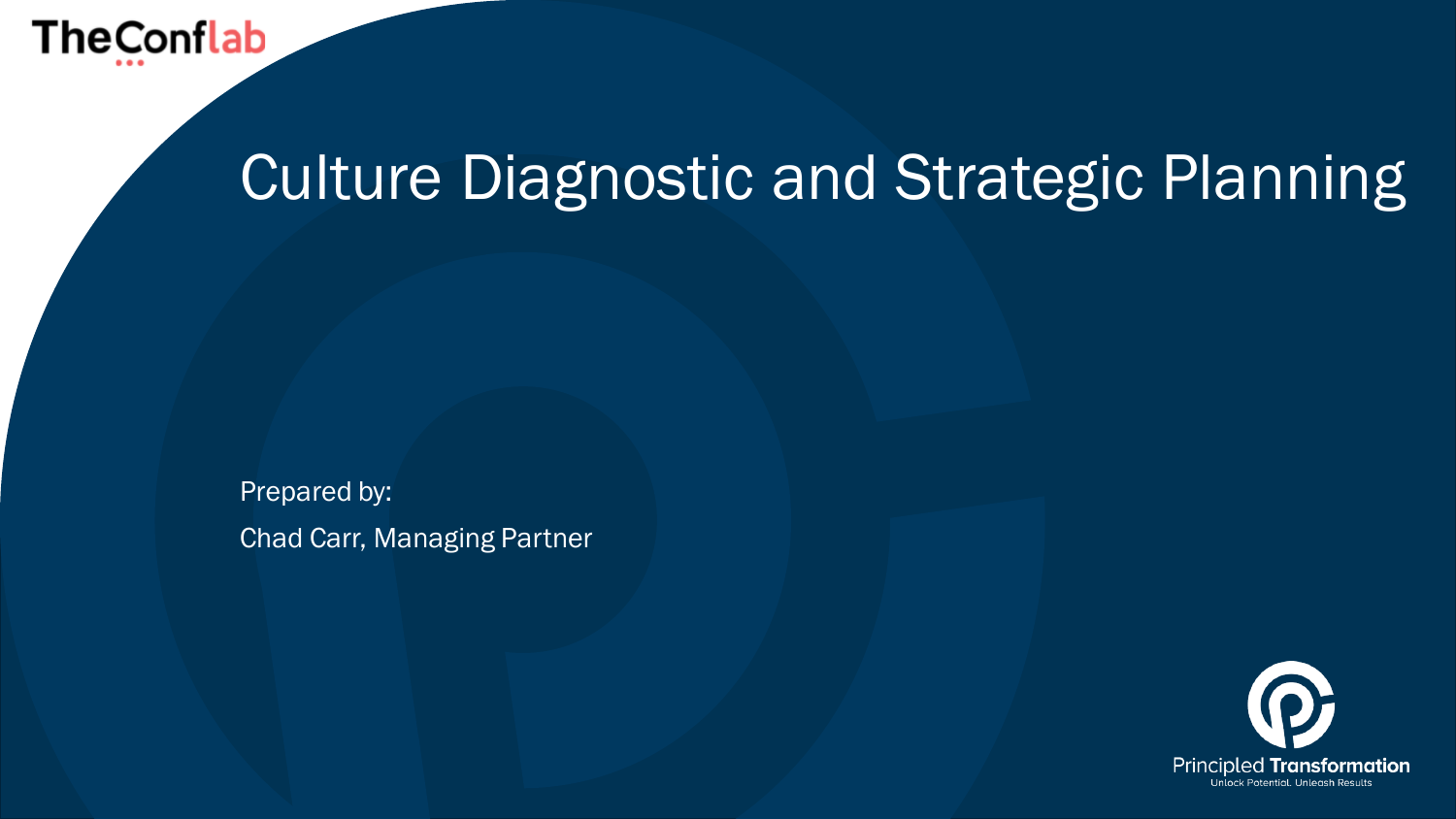## **Culture At Work**

Culture is always at work within your organization – whether you intentionally shape it, or not.

There are times when shaping the Culture tends to be even more critical.

© 2021 All Rights Reserved. Principled Transformation LLC. © 2021 All Rights Reserved. Principled Transformation LLC. 2

**M&A:** Are you embarking on a merger or acquisition that will create competing cultures with your organization?

**Digital Transformation:** Is your digital transformation stalled due to risk averse, bureaucratic ways of working?

**Future of Work:** Are you struggling to keep your workforce engaged, agile and resilient while working in new ways?

To compete, organizations continuously adapt externally and integrate internally **Rapid Growth:** Are you growing rapidly and worried that you will lose the special culture that is your competitive differentiator?

**Organizational Shifts:**  Has a change in leadership, strategy, or structure caused you to feel the drag from your old ways of doing things?

**Teamwork:** Are your functions and divisions in silos, not spending enough time being inclusive, focusing on the greater good of the organization?

**Transformation:** Have you recently launched a major transformation initiative only to feel headwinds from "the way we do things" in your organization?